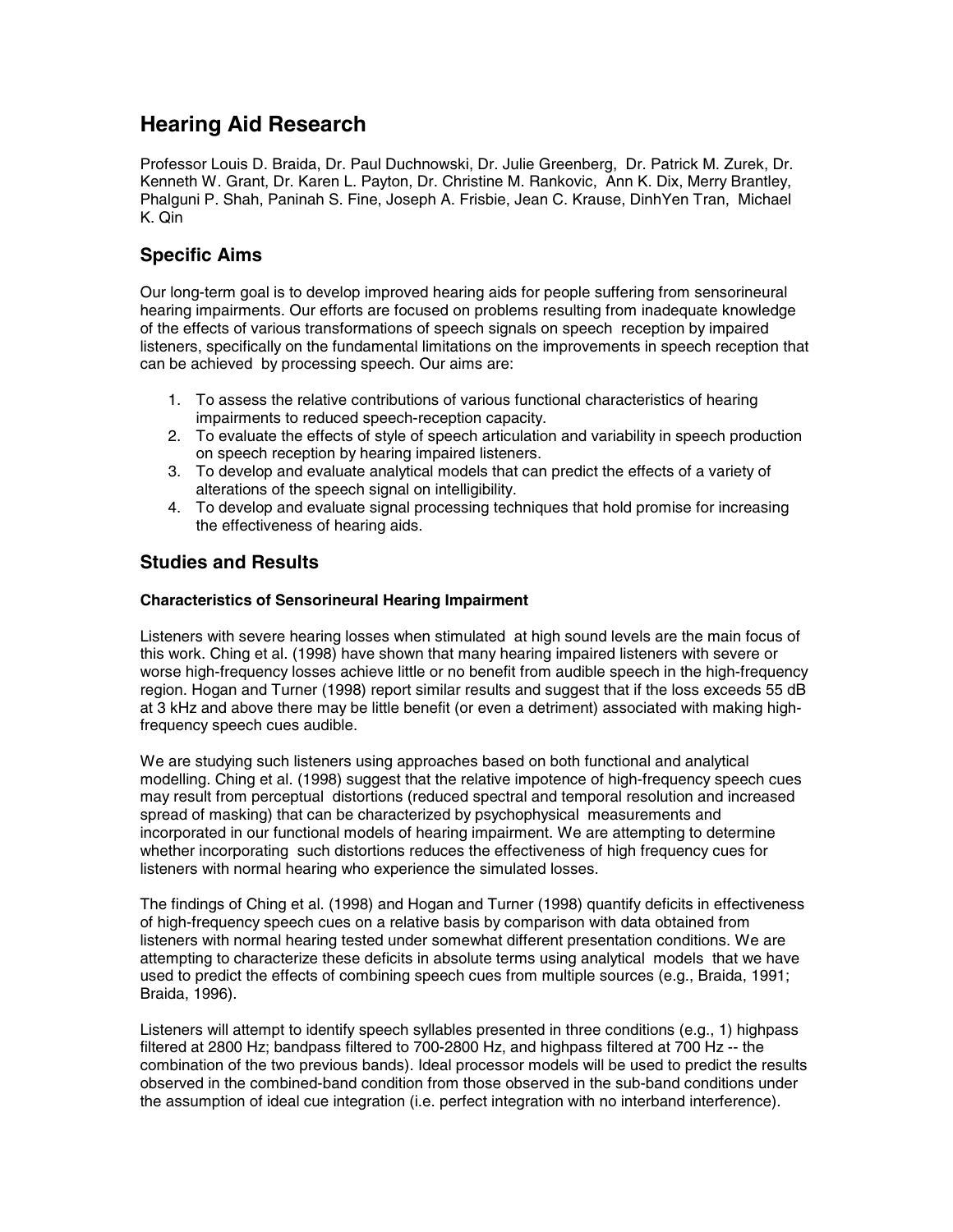Comparisons of scores and error patterns can distinguish the effects of poor in-band representation of high-frequency speech cues from those of perceptual interference between bands.

#### **Characteristics of the Speech Signal**

#### *Clear Speech*

Our previous work has shown that sentences spoken "clearly'' are more intelligible (roughly 17 percentage points) than those spoken "conversationally'' for hearing-impaired listeners in a quiet background (Picheny et al., 1985) as well as for both normal hearing and hearing-impaired listeners in noise (Uchanski et al., 1996) and reverberation backgrounds (Payton et al., 1995). While producing clear speech, however, talkers often significantly reduce their speaking rate. A more recent study (Krause and Braida, 1995) has shown that talkers can be trained to produce a form of clear speech at normal rates (clear/normal speech). This finding suggests that acoustical factors other than reduced speaking rate are responsible for the high intelligibility of clear speech. To gain insight into these factors, we are currently analyzing various signal processing transformations of conversational speech in order to determine which acoustical properties of clear/normal speech contribute most to its high intelligibility.

The signal transformations being pursued were derived from the results of a comprehensive acoustical analysis of the conversational (conv/normal) and clear/normal speech of two talkers from Krause's study (Krause, 1995). Acoustical measurements, as in an earlier study of the acoustics of clear speech by Picheny (1986), were taken at three levels of detail: global, phonological, and phonetic. Differences in acoustic characteristics of clear/slow speech relative to conv/normal speech were consistent with previously reported results. Many of these differences, however, were not apparent when comparing clear/normal speech to conv/normal speech. Since talkers presumably do not have time to retain all of the characteristics of clear/slow speech when speaking at normal rates, they must pick a subset of characteristics to continue to emphasize in clear/normal speech. The talkers in this study both showed increased modulation depth for slow modulation frequencies (less than 3Hz) and increased power near vowel formant frequencies, translating to a long-term spectrum with more relative power in frequencies above 1kHz. For other acoustic measurements (e.g. segment duration, pitch, and voice-onset time), however, the changes between clear/normal and conv/normal speech differed dramatically between talkers. These differences are most likely a result of different talker strategies for producing clear speech at normal rates. To investigate the possibility of different talker strategies, additional intelligibility tests were conducted in degraded listening environments other than additive noise. The results showed a significant talker effect for intelligibility scores, suggesting not only that talkers may have different strategies but also that some strategies may produce a type of clear/normal speech that is more robust in a variety of degraded environments.

Based on these results, the signal transformations currently under development are aimed at altering the following three properties of conv/normal speech: A) vowel formant energy will be increased by raising formant amplitudes and widening formant bandwidths, B) low-frequency modulations (<3--4Hz) will be enhanced, and C) F0 (pitch) average and range will be increased, since this acoustical property was exhibited by the talker whose clear/normal speech was most robust to other degradations. To assess the effectiveness of these intelligibility enhancement schemes, transformations will be evaluated singly and in combination. Both normal hearing and hearing-impaired listeners will participate in intelligibility experiments to evaluate whether listeners can derive intelligibility benefits from artificial manipulation of these acoustic properties.

#### **Computational Model of Speech Intelligibility**

In order to estimate the effects of a variety of types of signal processing transformations on speech, we are developing methods of predicting speech intelligibility from physical measurements made on speech waveforms. One method, the speech- based STI model (Payton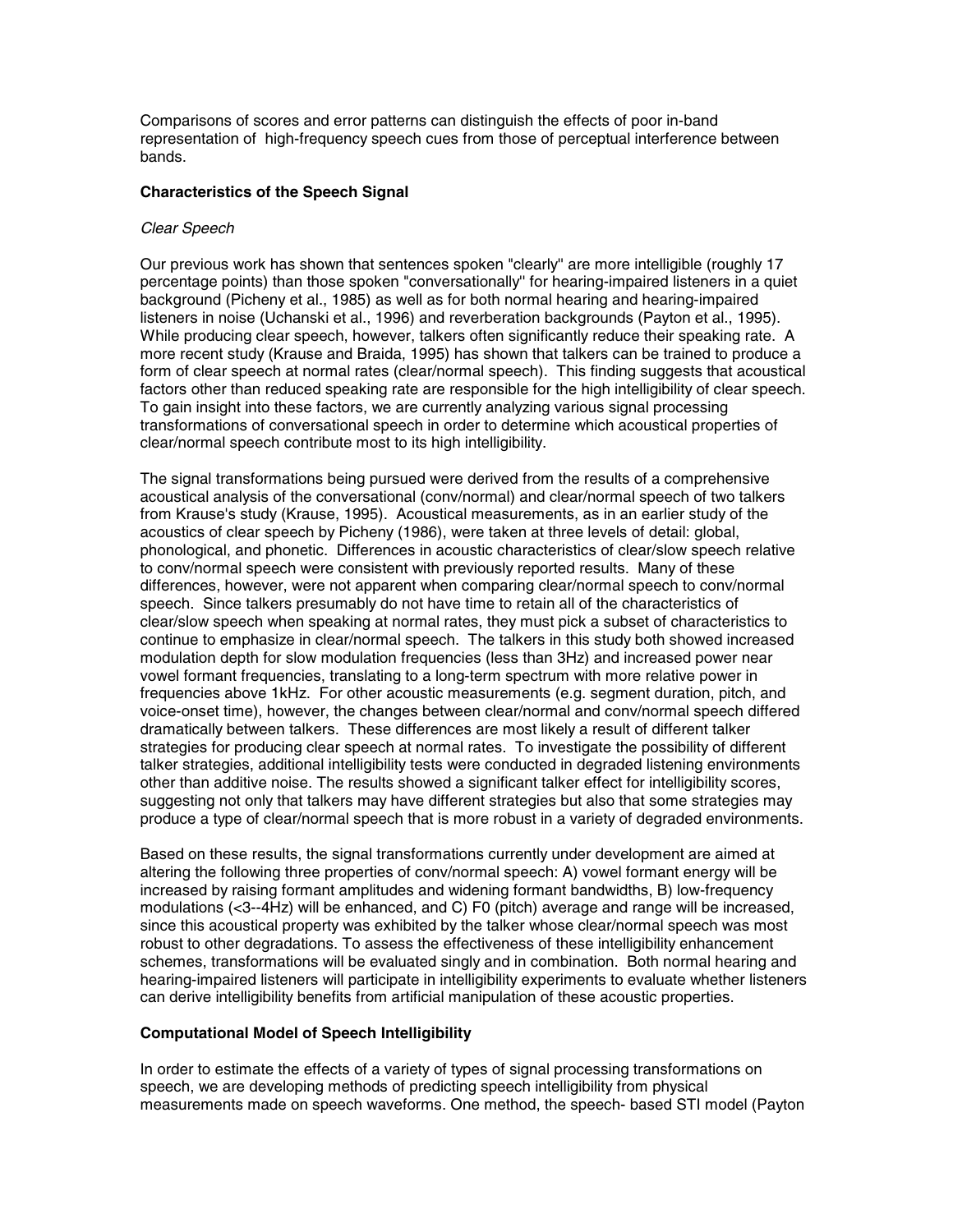and Braida, 1999), assumes that changes in envelope modulation spectra result in intelligibility changes.

Based on a review of the amplitude compression literature, we have implemented in software a general amplitude compression algorithm that allows us wide flexibility to vary the compression range and the attack and release times. We plan to conduct listening experiments using amplitude compressed speech to compare quantitatively experimental results with predictions based on our speech-based STI algorithm. Experimental compression parameters will be chosen based on published reports of relatively successful compression parameters.

We also plan to organize a formal comparison of our method of predicting speech intelligibility based on measurements of the speech waveform (Payton and Braida, 1999) with methods developed by others. This comparison will involve creating a database of speech test materials for which common intelligibility measures have been obtained and developing guidelines for the evaluation of intelligibility predictions.

### **Effects of Quasi-Periodic Interference**

Recent investigations have found that digital wireless telephones can interfere wth hearing aid performance causing a degradation of communication for the hearing aid wearer.' This interference is the result of demodulation of the telephone's pulsed radio frequency (RF) transmission by non-linear elements in the hearing aid amplifier circuit. The resulting square wave and associated harmonics are amplified and spread throughout the hearing aid audio spectrum. The result is an undesired noise, that typically presents itself as a buzzing sound. Several groups have attempted to provide a standardized method for measuring the effects of this audio rectification type interference (ARTI) and establish levels of acceptability. ANSI C63.19 (ANSI, 1999) uses measures of perceived interference as the basis of its hearing aid ratings of immunity to RF emissions. Ratings based on predictions of the masking effects of ARTI noise on speech recognition may be another way to classify hearing aid performance. The speech Intelligibility Index (SII)3 is a computational method for predicting intelligibility based on measures of audibility. However, due to the quasi-periodic nature of ARTI noise it is not included in the scope of the Standard. The purpose of this study, conducted in cooperation with the City University of New York, was to quantify the effects of audio rectification type interference on speech recognition in normal hearing listeners and evaluate the ability of the STI (ANSI, 1997) to model these effects. Results suggest that there is a monotonic relationship between speech intelligibility and STI values for ARTI noise. This finding supports the use of the Sil in establishing standards of immunity for hearing aids to this class of interference.

#### **Acoustic Correlates of Sound Quality Judgements**

The long-term goal of this research is to develop a model for predicting subjective sound quality judgements based on acoustic measurements. Hearing-aid users often complain about the unpleasantness of sounds produced by their hearing aids in complex acoustic environments (for example, meetings, restaurants, and cocktail parties). Most previous hearing-aid research has focused on improving the objective intelligibility of speech, with significantly less attention paid to improving subjective sound quality. An objective method for predicting sound quality would improve the design and fitting of hearing aids by reducing the need for subjective evaluations, thereby making it more efficient to screen large numbers of candidate algorithms and evaluate large sets of parameter values.

Initial work in this area investigates the relationship between acoustic properties and sound quality ratings of speech in multi-talker babble. In a pilot study, stimuli are presented over headphones to normal-hearing listeners. The stimuli are presented at a variety of speech-to-noise ratios and speech levels. Listeners make paired-comparison judgements based on one of three sound quality aspects: background pleasantness, perceived speech intelligibility, and overall desirability.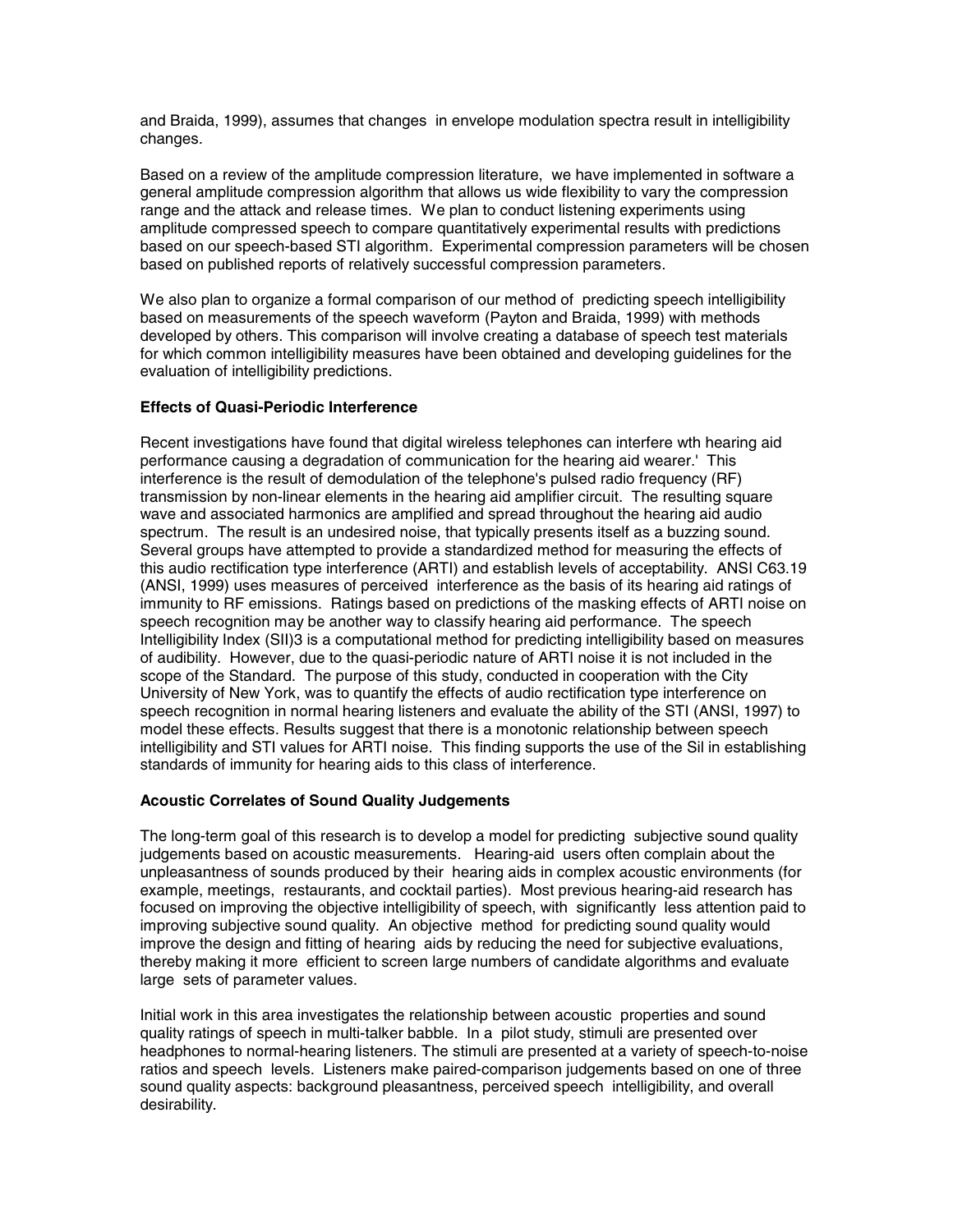Data from this preliminary study will be analyzed to investigate the effects of independent variables (subject, repetition, order of presentation) on the subjective sound quality judgements, as well as the correlation between acoustic variables (speech level, speech-to-babble ratio, overall sound level) and subjective sound quality judgements. This will help determine the feasibility of developing models for predicting subjective sound quality judgements based on acoustic measures. It will also contribute to efforts to predict one subjective sound quality judgement (overall level) based on constituent sound quality aspects (background pleasantness, perceived speech intelligibility).

#### **Publications, References, and Theses**

ANSI (1969). American National Standards Methods for the Calculation of the Articulation Index.'' S3.5-1969 (American National Standards Institute, New York).

ANSI (1997). American National Standards Methods for the Calculation of the Speech Intelligibility Index.'' S3.5-1997 (American National Standards Institute, New York).

ANSI (1999). American National Standards Methods of Measurement of Compatibility between Wireless Communications Devices and hearing Aids.'' C63.19 Draft Standard (American National Standards Institute, New York).

Braida, L. D. (1991). "Crossmodal integration in the identification of consonant segments,'' Q. J. Expt. Psych., 43A(3), 647-677.

Braida L. D., (1996). "Integration Models of Intelligibility,'' in @I{Speech Communication Metrics and Human Performance,} C.W. Nixon, Ed., USAF Armstrong Laboratory Technical Report 95- 23.

Ching, T.Y.C., Dillon, H., and Byrne, D. (1998). "Speech recognition of hearing-impaired listeners: Predictions from audibility and the limited role of high-frequency amplification,'' J. Acoust. Soc. Am., 103, 1128-1140.

Hogan, C.A., and Turner, C.W. (1998). "High-frequency audibility: Benefits for hearing-impaired listeners,'' J. Acoust. Soc. Am. 104 (1) 432-441.

Krause, J.C. (1995). "The Effects of Speaking Rate and Speaking Mode on Intelligibility,'' S.M. Thesis, 1995.

Krause, J.C. and Braida, L.D. (1995). "The effects of speaking rate on the intelligibility of speech for various speaking modes,'' J. Acoust. Soc. Am. 98 (5), S2982.

Krause, J.C. and Braida, L.D. (1996). "Properties of naturally produced clear speech at normal speaking rates,'' J. Acoust. Soc. Am. 100 (4), S2828.

Payton, Karen L., Uchanski, Rosalie .M. and Braida, Louis D. (1995). "Intelligibility of conversational and clear speech in noise and reverberation for listeners with normal and impaired hearing,'' J. Acoust. Soc. Am. 95 (3), 1581-1592

Payton, Karen L. and Braida, Louis D. (1995). "Speech modulation transfer functions for different speaking styles,'' J. Acoust. Soc. Am. 98, 2982.

Payton, Karen L. and Braida, Louis D. (1999). "A method to determine the speech transmission index from speech waveforms,'' J. Acoust. Soc. Am. 106 (6) 3637-3648.